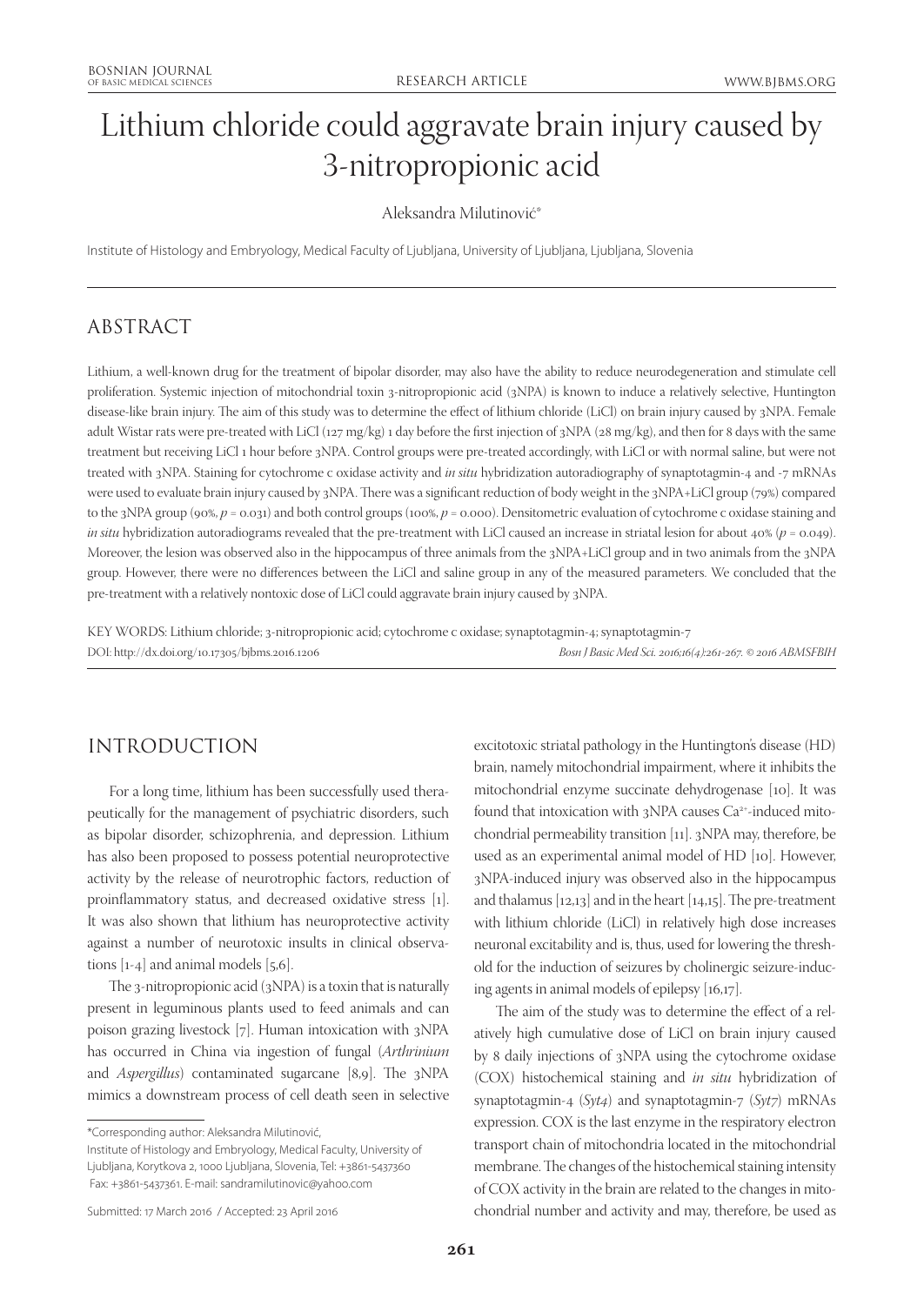an endogenous marker of brain metabolic activity. The changes of the expression of *Syt4* and *Syt7* are also known to be involved in the pathophysiological mechanisms of neurodegenerative diseases with striatal and/or hippocampal pathology, such as temporal lobe epilepsy [18] and Parkinson's disease [19] as well as brain ischemia and Alzheimer's disease [20,21] and are also known to be induced acutely by different excitotoxic seizure-inducing agents [16-18]. Here, we used the autoradiographic method of *in situ* hybridization that allows visualization and densitometric quantification of the changes of the expression of *Syt4* and *Syt7* mRNAs for the determination of the effects of lithium on the extent of brain injury induced by 3NPA.

# MATERIALS AND METHODS

#### Animals

We used female Wistar rats weighing from 210 to 288 g at the beginning of the experiment. The study was conducted in compliance with the ethical principles of the European Directive 2010/63/EU, the law on amendments to the animal protection law according to the Federation of European Laboratory Animal Science Associations (FELASA) recommendations. The animals were handled using the "Guide for the care and use of Laboratory Animals", Institute for Laboratory Animals Research, 2001, and the "National Veterinary Institute Guide for the Care and Use of Laboratory Animals" (National Veterinary Institute, number 323-02-74/00). Animal care was in compliance with standard operating procedures (SOPs) of Animal facility and the European Convention for the Protection of Vertebrate Animals Used for Experimental and other Scientific Purposes (ETS 123).

All efforts were made to minimize animal suffering, and only the number of animals necessary to produce reliable scientific data was used following  $3R$  principles.

#### Drugs

The LiCl and 3NPA were purchased from Sigma, St. Louis, MO, USA. All drugs were dissolved in 0.9% saline and were administered subcutaneously in a volume of 1 ml/kg. Drug solutions were freshly prepared no more than 30 minutes before injections.

#### Treatment

Rats were divided into four groups (Table 1):

- 3NPA+LiCl group  $(n = 6)$ : Rats were pre-treated 24 hours prior the first injection of 3NPA (28 mg/kg) with LiCl dissolved in normal saline (127 mg/kg) and they were then treated daily for 8 days, with LiCl (127 mg/kg) 1 hour before the injections of 3NPA (28 mg/kg).
- 3NPA group  $(n = 6)$ : Rats were treated in the same way as the 3NPA+LiCl group, but received normal saline pretreatments instead of pre-treatments with LiCl.
- LiCl group  $(n = 3)$ : Rats were treated in the same way as the 3NPA+LiCl group, but received normal saline instead of 3NPA.
- Saline group  $(n = 3)$ : Rats were treated in the same way as the 3NPA+LiCl group, but received normal saline instead of the drugs.

The doses of 3NPA and LiCl were selected according to our previous *in vivo* experiments with these agents and from data published in the literature [15-18].

#### Measurement of the body weight

The rats were weighted every day for 9 days. The first weighting was performed 1 day before the first application of the substances. The body weight of each animal at the end of experiment was compared to the body weight on the first day of weighting (100%) and expressed in percentage. For each treatment group, the results were expressed as the average percent value  $\pm$  standard deviation (SD).

#### Brain sections and staining

After 24 hours of the last injection, the animals were euthanized in  $\mathrm{CO}_\mathrm{_{2}}$  and decapitated (SOP Euthanasia protocol). The brains were rapidly removed and quickly frozen on dry ice. Coronal sections (10 μm) were cut through the striatum and

**TABLE 1.** The treatment protocol. LiCl (127 mg/kg) and 3NPA (28 mg/kg) were dissolved in 0.9% saline and were administered SC in a volume of 1 ml/kg

| Group/Day                |        |                                  |                                    | 4                                |                                  | 6                                |                                  |                                  |                                    |
|--------------------------|--------|----------------------------------|------------------------------------|----------------------------------|----------------------------------|----------------------------------|----------------------------------|----------------------------------|------------------------------------|
| 3NPA+LiCl<br>group $n=6$ | LiCl   | LiCl+1 hour<br>later 3NPA        | LiCl+1 hour<br>later 3NPA          | $LiCl+1$ hour<br>later 3NPA      | $LiCl+1$ hour<br>later 3NPA      | $LiCl+1$ hour<br>later 3NPA      | $LiCl+1$ hour<br>later 3NPA      | $LiCl+1$ hour<br>later 3NPA      | $LiCl+1$ hour<br>later 3NPA        |
| 3NPA group<br>$n=6$      | Saline | $Salin+1$<br>hour later<br>3NPA  | $3NPA+1$<br>hour later<br>3NPA     | $3NPA+1$<br>hour later<br>3NPA   | $3NPA+1$<br>hour later<br>3NPA   | $3NPA+1$<br>hour later<br>3NPA   | $3NPA+1$<br>hour later<br>3NPA   | $3NPA+1$<br>hour later<br>3NPA   | $3NPA+1$<br>hour later<br>3NPA     |
| LiCl group<br>$n=3$      | LiCl   | LiCl+1 hour<br>later saline      | LiCl+1 hour<br>later saline        | $LiCl+1$ hour<br>later saline    | $LiCl+1$ hour<br>later saline    | $LiCl+1$ hour<br>later saline    | $LiCl+1$ hour<br>later saline    | $LiCl+1$ hour<br>later saline    | $LiCl+1$ hour<br>later saline      |
| Saline group<br>$n=3$    | Saline | Saline+1<br>hour later<br>saline | $Saline+1$<br>hour later<br>saline | Saline+1<br>hour later<br>saline | Saline+1<br>hour later<br>saline | Saline+1<br>hour later<br>saline | Saline+1<br>hour later<br>saline | Saline+1<br>hour later<br>saline | $Saline+1$<br>hour later<br>saline |

LiCl: Lithium chloride; 3NPA: 3-nitropropionic acid; SC: Subcutaneously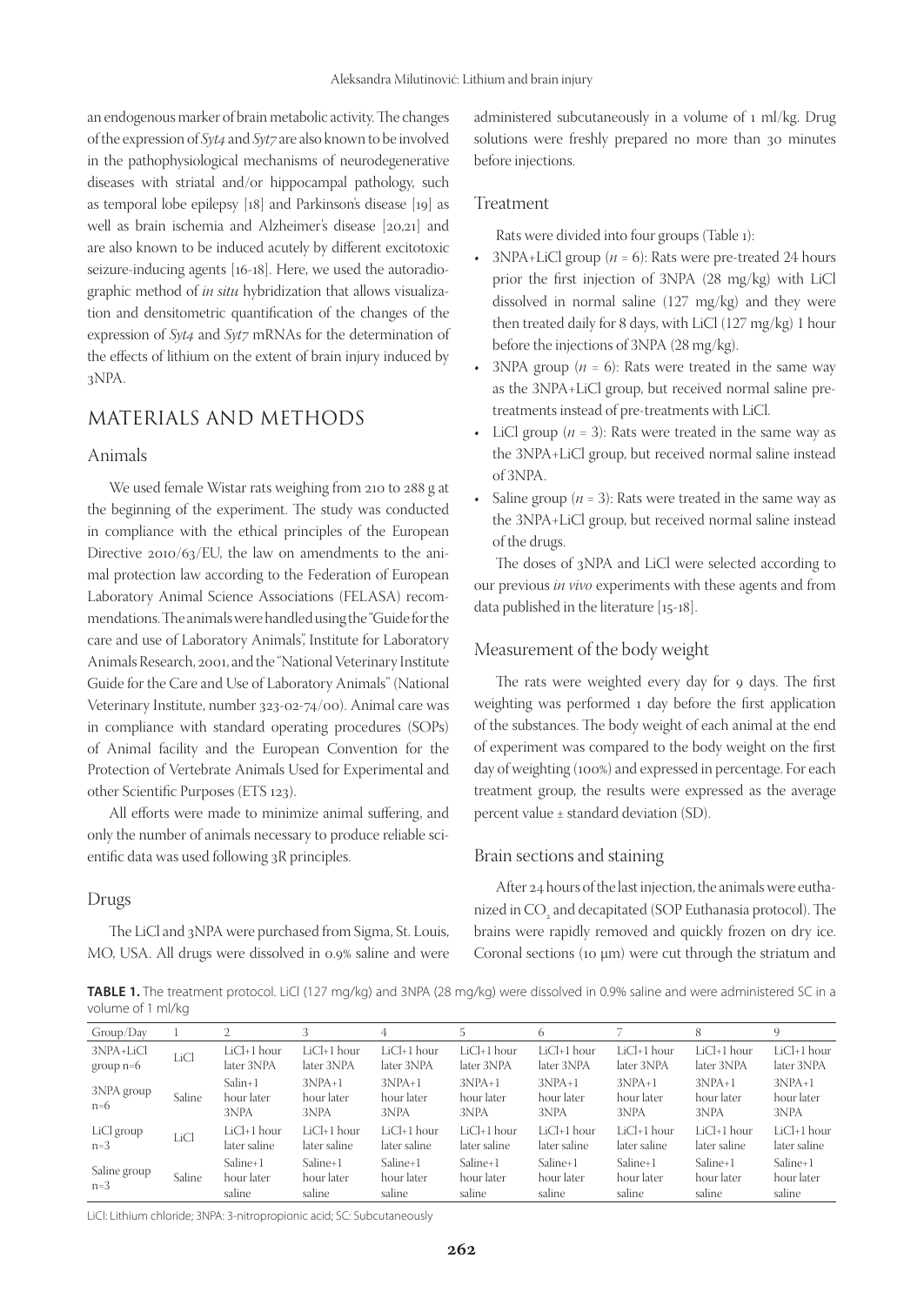hippocampus using a cryostat and thaw mounted onto microscope slides. The sections were fixed in 4% phosphate-buffered paraformaldehyde, washed in phosphate-buffered saline, dehydrated in 70% ethanol, and stored in 95% ethanol at  $+4^{\circ}C$ until processed for *in situ* hybridization histochemistry.

Consecutive sections were stained for COX following the diaminobenzidine procedure [22] and for *Syt4* and *Syt7* mRNAs following the standard procedure for X-ray film autoradiography of *in situ* hybridization histochemistry described in detail previously  $[16,17,23]$ . Briefly, we used 3' end 35S-labeled oligodeoxyribonucleotide antisense probes (45 bases long) complementary to the rat *Syt4* mRNA (bases encoding 1082-1126, sequence 5'-CAG AGG GAG ACC AGA AGT TCA CCC CGT CCA GAA GAC TTC TTA GCA-3') and rat *Syt7* mRNA (bases encoding 300-344, sequence 5'-CCG AGT CTG GCG TGC CCA CCG TCT CCA AGG AGT TCT TGT AGC GTT-3'). GenBank accession numbers used to design the probes were as follows: *Syt4* L38247 and *Syt7* U20106. For each labeled probe, the control sections were hybridized in the presence of 100-fold excess of unlabeled probe. Air-dried hybridized sections were exposed to X-ray film (Scientific Imaging Film X-Omat™ AR, Kodak, Rochester, NY) at room temperature for 2-3 weeks and developed using standard darkroom techniques.

## Image analysis - measurement of the size of the striatal and hippocampal lesion

The cover-slipped sections that were histochemically stained for COX activity and the autoradiograms of *Syt4* and *Syt7* mRNA levels were transilluminated in the visual field of a 12-bit digital Photometrics camera CoolSNAP cf (Spectra Services Inc., Ontario, NY, USA) connected to an MCID, M5 Elite image analyzer (Imaging Research Inc., St. Catharines, Ontario, Canada) and visualized as relative optical density (ROD) images. The measurements were performed on three coronal image slices for the striatum and two image slices for the hippocampus.

The boundaries of the striatum were manually outlined by visual observation of the image on the computer screen. For the analysis of autoradiograms, the upper threshold to automatically determine the boundaries of the hypodense areas was set using the MCID software, by setting the upper ROD threshold to the value that excluded the ROD values that were higher than the ROD of the corpus callosum. The size of the lesioned area in the striatum was then evaluated as the percentage of the hypodense area compared to the area representing the whole striatum (100%). For each treatment group, the results were expressed as the average percent value  $\pm$  SD. The hippocampal lesions on autoradiograms were determined accordingly as the % length of hypodense area observed within

the *Cornu Ammonis* (CA) region of the hippocampal stratum pyramidale (100%). The densitometric analysis of COX histochemistry staining was performed in a similar way; however, the ROD thresholds of hypodense regions were outlined manually, somewhat more arbitrarily, by an experienced observer that was not aware of the treatment protocol.

#### **Statistics**

A one-way analysis of variance (ANOVA) followed by Scheffe's multiple comparison test was used to calculate the differences between the body weights at the end of the 9-day experimental period. Student's unpaired *t*-test was used to calculate the statistical differences of the size of striatal/hippocampal lesions between the LiCl and saline pre-treated 3NPA groups. Statistical significance was set at  $p < 0.05$ .

### RESULTS

The 3NPA-treated and 3NPA+LiCl-treated rats could be distinguished from the LiCl- and saline-treated controls by the hunched posture, declined motor function (locomotor activity, movement pattern, and vacuous chewing movements), reduced resistance at handling, and reduced body weight. One of the 3NPA-treated rats (on the 8<sup>th</sup> day of the applications) and two of the 3NPA+LiCl-treated rats (one on the 6<sup>th</sup> day and one on the 8<sup>th</sup> day of the application of 3NPA) died before the end of the experiment, and they were therefore excluded from the study.

#### Measurement of body weight

At the end of the experiment, the body weight of treated and control rats measured on the 9<sup>th</sup> day was compared to the body weight measured 1 day before the first application and expressed in percentage (Figure 1). There was a significant reduction in body weight in the 3NPA+LiCl group  $(78.7\% \pm 6.8\%, n = 4)$  compared to the 3NPA group  $(89.2\% \pm 3.8\%,$  $n = 5, p = 0.031$ , LiCl (100.1% ± 2.2%,  $n = 3, p = 0.000$ ), and saline groups (101.5%  $\pm$  1.6%,  $n = 3$ ,  $p = 0.000$ ). There was also a significant reduction in body weight in the 3NPA group compared to the LiCl  $(p = 0.041)$  and saline groups  $(p = 0.985)$ . There were no differences between LiCl and the saline group (Figure 1).

#### Measurement of the lesion in striatum

In the group of rats that were treated with 3NPA+LiCl and with 3NPA the inhibition of COX histochemical staining was typically observed in striatum (Figure 2). The hypodense areas were mostly observed in the central part of striatum. The measurement showed significantly larger lesions in the group treated with 3NPA+LiCl (50.83%  $\pm$  34.67%,  $n = 4$ ) than in the 3NPA group (12.33 ± 10.58, *n* = 5, *p* = 0.049) (Figure 2). Both control groups had no lesions.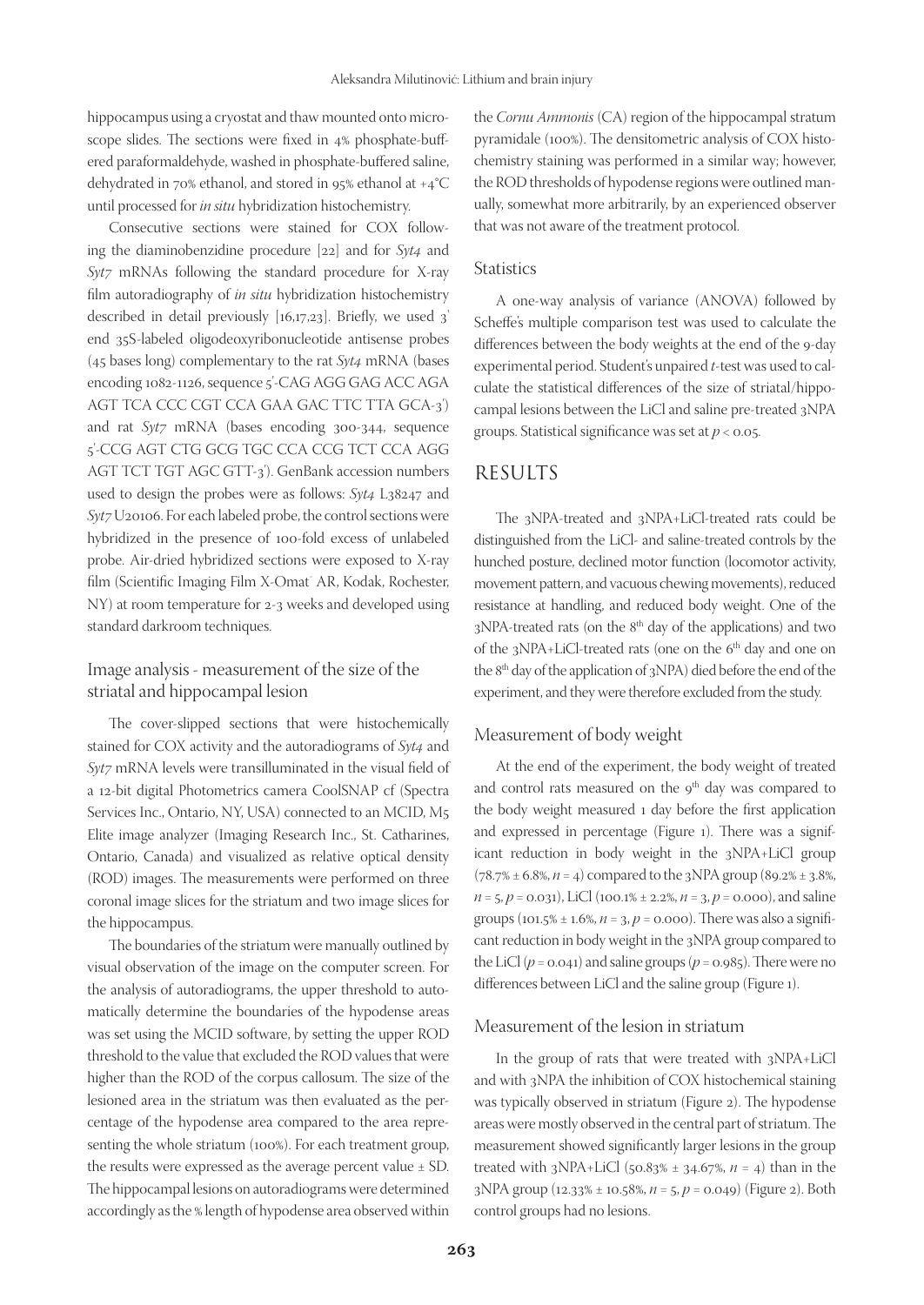

**FIGURE 1**. The body weight of the rats that were treated with 3NPA+LiCl, 3NPA, LiCl, and saline. The body weight of the rats that were treated with 3NPA+LiCl ( $n = 4$ ) and 3NPA ( $n = 5$ ) and control groups treated with LiCl ( $n = 3$ ) and saline ( $n = 3$ ) at the end of the experiment compared to the body weight 1 day before the first application (100%) and expressed in percentage. The bars represent average value  $\pm$  standard deviation (SD); Statistical significance: One-way ANOVA followed by Scheffe's multiple comparison test,  $p < 0.05$ ; \*significantly different from all the groups.

In the central part of striatum, the hypodense areas were also observed on the sections stained with *in situ* hybridization autoradiograms (Figure  $2$ ). The measurement of the hypodense regions in striatum stained for *Syt4* and *Syt7* mRNAs showed significantly larger lesions in the group treated with 3NPA+LiCl (52.10%  $\pm$  29.60%, 57.00%  $\pm$  31.17%,  $n = 4$ ) than in the 3NPA group (11.34%  $\pm$  17.92%,  $p = 0.037$ ,  $14.55\% \pm 18.76\%, n = 5, p = 0.038$ , respectively (Figure 2).

#### Measurement of the lesion in hippocampus

In the group of rats that were treated with 3NPA+LiCl and 3NPA, the lesions appeared also in the hippocampus (Figure 2) but not in all animals. In the 3NPA+LiCl group, the lesion was observed in 3 animals, one lacked it, whereas in the group treated with 3NPA, the lesion appeared in 2 animals while 3 lacked it. The hippocampal lesion was seen as a hypodense region of stratum pyramidale, mostly in the CA1



FIGURE 2. Effect of LiCl on 3NPA-induced striatal and hippocampal lesion stained with COX, Syt4, and Syt7 mRNAs. The panel demonstrates adjacent coronal/hippocampal sections from the same animal that represents the groups treated with 3NPA+LiCl, 3NPA, LiCl, and saline that were stained for COX activity, or processed for autoradiographic procedure of in situ hybridization of Syt4 and Syt7 mRNAs. The graphs below each column of the images illustrate the results of measurement of the size of striatal (% of hypodense region) and hippocampal (% of hypodense length of stratum pyramidale) lesions. The bars represent the average value ± standard deviation (SD); \*statistical significance of the differences between lesions in the groups treated with 3NPA+LiCl ( $n = 4$ ) and with 3NPA ( $n = 5$ ) were calculated using unpaired Student's t-test. Statistical significance was set at  $p < 0.05$ . It can be observed that the striatal and hippocampal relative optical densities (RODs) on the images of COX histochemical staining and in situ hybridization autoradiograms of the LiCl and saline groups were apparently unaffected by the treatments.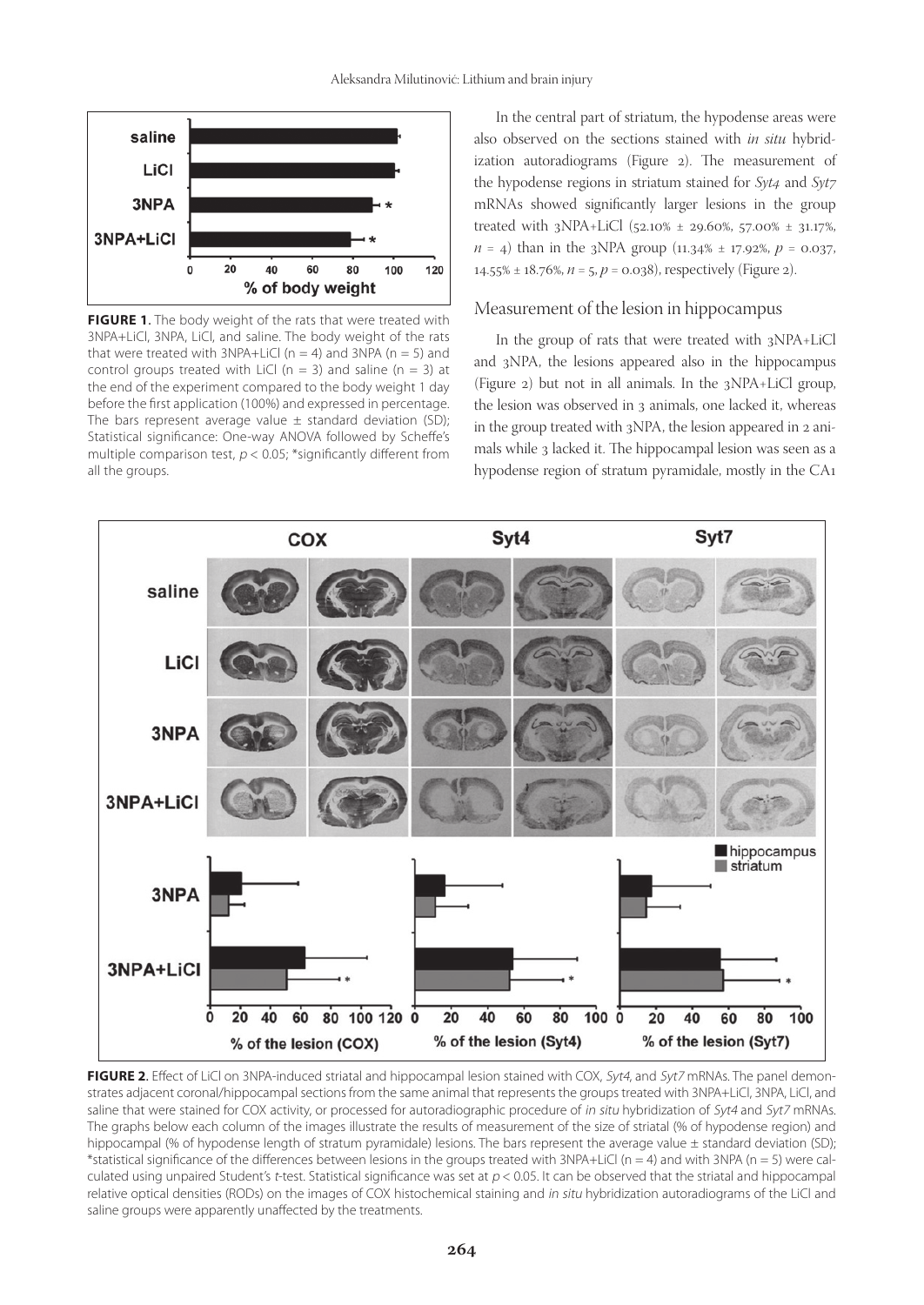region (Figure 2). The percentage of the length of hypodense stratum pyramidale of the hippocampus in the group treated with 3NPA+LiCl (stained with COX:  $62.37\% \pm 41.70\%$ ; *Syt4*: 53.64% ± 35.77%; *Syt7* mRNAs 55.00% ± 31.27%,  $n = 4$ ) was not significantly higher than the percentage of the length of hypodense stratum pyramidale of hippocampus in the 3NPA group (20.30%  $\pm$  38.12%,  $p = 0.158$ ; 16.37%  $\pm$  31.60%,  $p = 0.141$ ; 17.19%  $\pm$  32.90%,  $p = 0.124$ , respectively;  $n = 5$ ) (Figure 2).

## DISCUSSION

The present study showed that LiCl in a relatively high, but by itself nontoxic dose, could increase striatal and hippocampal neurodegeneration induced by 3NPA in rats. The pre-treatment with LiCl caused a significant increase in 3NPA-induced striatal and hippocampal lesions. There was also a significant reduction of body weight in the 3NPA+LiCl group as compared to the 3NPA group. On the other hand, we did not find any significant effects of lithium alone on the measured parameters.

These results were somewhat unexpected because lithium is known to possibly have neuroprotective activity against intoxication with 3NPA. In contrast with our results, Crespo-Biel et al.  $[24]$  demonstrated that lithium treatment significantly extended survival of 3NPA-treated animals and reduced the weight loss induced by 3NPA. In their experiment, the pre-treatment with lithium also reduced the neurodegenerative changes induced with 3NPA. Lithium was chronically administered for 3 weeks before the treatment with 3NPA by feeding the animals with chow that contained 0.3% LiCl. Our protocol of lithium pretreatment was more similar to the protocol used by Senatorov et al.  $[5]$  that found neuroprotective effects of lithium against striatal injury induced by unilateral stereotaxic injection of quinolinic acid. They found that 7 days after quinolinic acid injection, lithium significantly diminished the loss of neurons in the injured striatum. Moreover, a comparable protocol was also used in the recent study by Khan et al. [25] that have demonstrated the neuroprotective effect of LiCl on 3NPA-induced neurotoxicity in rats [25]. In their experiment, all rats survived the 3NPA treatment. They found that LiCl prevented the alteration in body weight and motor impairments and restored the levels of altered oxido-nitrosative stress, the levels of glutathione (GSH) and catalase, reduced the levels of pro-inflammatory markers such as tumor necrosis factor alpha and interleukin 1 beta (IL-1β) and elevated the levels of hemeoxigenase-1 and reduced glycogen synthase kinase-3 beta levels in striatum. These authors administered LiCl in a dose of 25.016 mg/kg and 50.032 mg/kg half an hour before 3NPA for 14 days. They found that LiCl in a dose of 50.032 mg/kg was significantly more effective in protection of striatal injury caused by 3NPA than the 25.016 mg/kg dose [25].

Lithium in a 127  $mg/kg$  dose [16,17,23] is often used to reduce the threshold for the induction of cholinergically induced seizures, such as with muscarinic agonist pilocarpine or irreversible inhibitor of acetylcholinesterase DFP in animal models of seizures. One of the most known experimental models of status epilepticus is the lithium-pilocarpine model. Pretreatment with LiCl seems to potentiate the effect of pilocarpine, since lithium in combination with a relatively low dose of pilocarpine (20-30 mg/kg) induces most consistent status epilepticus in rats [26] compared to pilocarpine alone in a high dose  $(400 \text{ mg/kg})$ . The mortality rate in the lithium-pilocarpine model is very low compared to the high-dose pilocarpine model [27]. It is however not known if the use of epileptic threshold lowering doses of LiCl in these protocols of cholinergically induced seizures may aggravate or protect excitotoxic brain injury following seizure activity.

Lithium is known to have narrow therapeutic range in the serum [28-30]. In a high dose, it could also be neurotoxic. It was shown that lithium, administered intraperitoneally in a dose 763.2 mg/kg after 3 hours, caused clinical signs and death in rats [31]. In acute intoxication with lithium administered intraperitoneally by a single nonlethal dose of 250.16 mg/kg, and subchronically, by 4 administrations of 61.904 mg/kg LiCl over the course of 8 days, the vacuolization of the brain tissue and zones of spongiosis were observed in different brain regions, including cerebral cortex, cerebellum, medulla oblongata, mesencephalon, thalamus, and pons [32]. It was shown that 24 hours after the single intraperitoneal injection of LiCl in the dose range 106-763.2 mg/kg, the dose of LiCl higher than 212 mg/kg caused a remarkable accumulation of lithium in the brain [33]. In our experiment, 127 mg/kg of LiCl was used. However, the group of rats that was administered with LiCl only did not differ from the saline group in behavior, body weight gain, staining for COX activity, and in the amount of *Syt4* and *Syt7* mRNAs. Considering the above-mentioned neuroprotective effects of LiCl against neurotoxicity induced by 3NPA described in the literature, the results of this study are more in line with the evidence that lithium salts may not just have a narrow therapeutic/toxic ratio, but that therapeutic and toxic effects may be overlapping, depending on the effects that are examined.

## CONCLUSION

We concluded that COX staining and *in situ* hybridization of *Syt7* and *Syt4* mRNAs autoradiography may be used as good markers for striatal and hippocampal injury induced by 3NPA. The pre-treatment with LiCl in a dose that by itself has no adverse effects on these markers could significantly aggravate the neurotoxicity of 3NPA.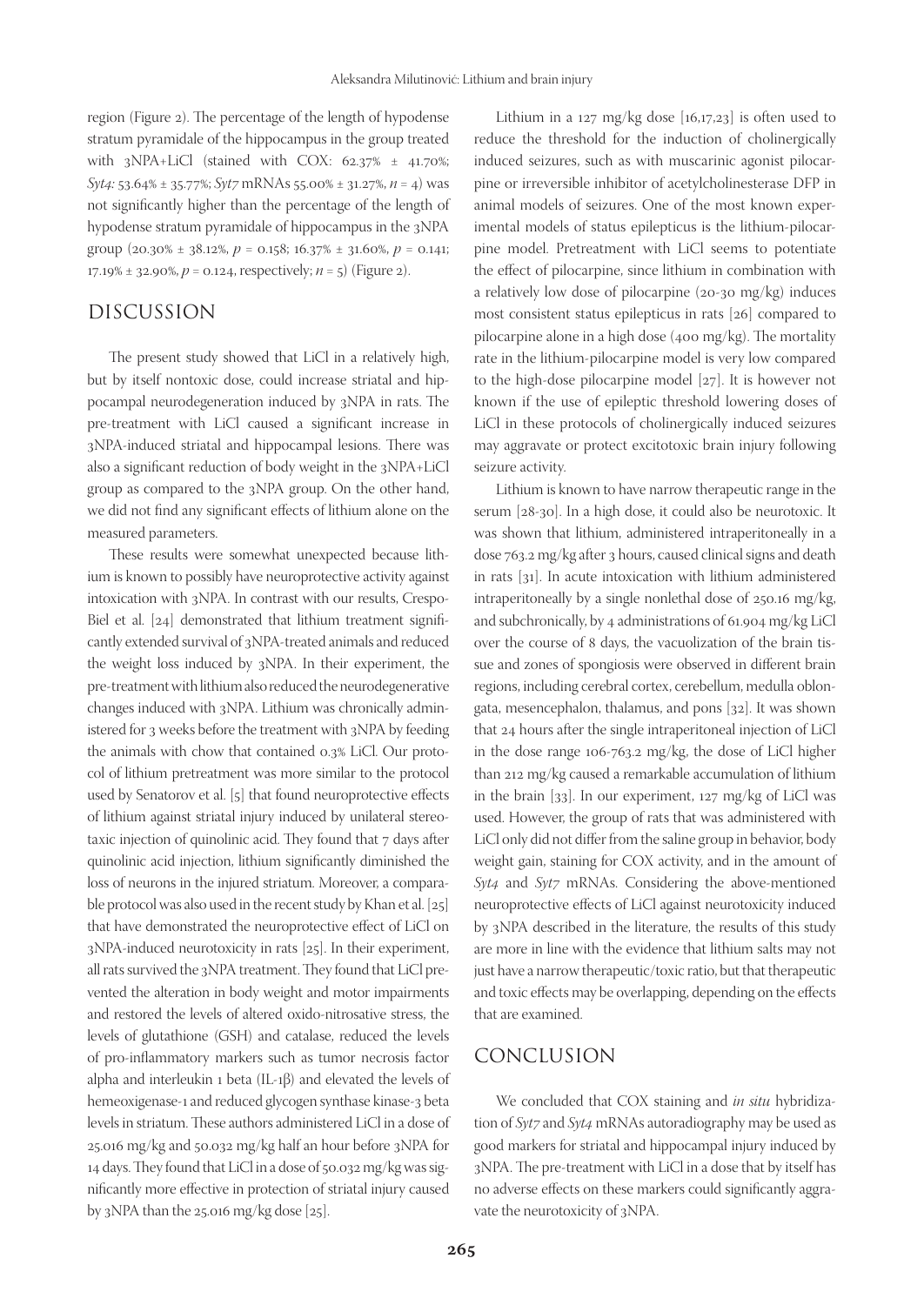## DECLARATION OF INTERESTS

The author declares no conflict of interests.

## ACKNOWLEDGMENTS

This work was supported by the program grants from the Slovenian Research Agency, ARRS P3-0019 and ARRS P<sub>3</sub>-0171. I would like to thank Ms. Helena Kupšek and Ms. Ksenja Babić-Benedik for excellent technical assistance.

## **REFERENCES**

[1] Diniz BS, Machado-Vieira R, Forlenza OV. Lithium and neuroprotection: translational evidence and implications for the treatment of neuropsychiatric disorders. Neuropsychiatr Dis Treat. 2013;9:493-500.

http://dx.doi.org/10.2147/NDT.S33086.

- [2] Machado-Vieira R, Manji HK, Zarate CA Jr. The role of lithium in the treatment of bipolar disorder: convergent evidence for neurotrophic effects as a unifying hypothesis. Bipolar Disord. 2009;11 Suppl 2:92-109. http://dx.doi.org/10.1111/j.1399-5618.2009.00714.x.
- [3] Forlenza OV, de Paula VJ, Machado-Vieira R, Diniz BS, Gattaz WF. Does lithium prevent Alzheimer's disease? Drugs Aging. 2012;29(5):335-42.

http://dx.doi.org/10.2165/11599180-000000000-00000.

[4] Forlenza OV, De-Paula VJ, Diniz BS. Neuroprotective effects of lithium: implications for the treatment of Alzheimer's disease and related neurodegenerative disorders. ACS Chem Neurosci. 2014;5(6):443-50.

http://dx.doi.org/10.1021/cn5000309.

- [5] Senatorov VV, Ren M, Kanai H, Wei H, Chuang DM. Short-term lithium treatment promotes neuronal survival and proliferation in rat striatum infused with quinolinic acid, an excitotoxic model of Huntington's disease. Mol Psychiatry. 2004;9(4):371-85. http://dx.doi.org/10.1038/sj.mp.4001463.
- [6] Nonaka S, Hough CJ, Chuang DM. Chronic lithium treatment robustly protects neurons in the central nervous system against excitotoxicity by inhibiting N-methyl-D-aspartate receptor-mediated calcium influx. Proc Natl Acad Sci U S A.  $1998;95(5):2642-7$ . http://dx.doi.org/10.1073/pnas.95.5.2642.
- [7] James LF, Hartley WJ, Williams MC, Van Kampen KR. Field and experimental studies in cattle and sheep poisoned by nitro-bearing Astragalus or their toxins. Am J Vet Res. 1980;41(3):377-82.
- [8] Liu X, Luo X, Hu W. Studies on the epidemiology and etiology of moldy sugarcane poisoning in China. Biomed Environ Sci. 1992;5(2):161-77.
- [9] Ming L. Moldy sugarcane poisoning a case report with a brief review. J Toxicol Clin Toxicol. 1995;33(4):363-7. http://dx.doi.org/10.3109/15563659509028924.
- [10] Ramaswamy S, McBride JL, Kordower JH. Animal models of Huntington's disease. ILAR J. 2007;48(4):356-73. http://dx.doi.org/10.1093/ilar.48.4.356.
- [11] Mirandola SR, Melo DR, Saito A, Castilho RF. 3-nitropropionic acid-induced mitochondrial permeability transition: comparative study of mitochondria from different tissues and brain regions. J Neurosci Res. 2010;88(3):630-9.
- [12] McCracken E, Dewar D, Hunter AJ. White matter damage following systemic injection of the mitochondrial inhibitor 3-nitropropionic acid in rat. Brain Res. 2001;892(2):329-35. http://dx.doi.org/10.1016/S0006-8993(00)03266-2.
- [13] Szabó A, Papp A, Nagymajtényi L. Effects of 3-nitropropionic acid in rats: general toxicity and functional neurotoxicity. Arh Hig Rada Toksikol. 2005;56(4):297-302.

[14] Gabrielson KL, Hogue BA, Bohr VA, Cardounel AJ, Nakajima W, Kofler J, et al. Mitochondrial toxin 3-nitropropionic acid induces cardiac and neurotoxicity differentially in mice. Am J Pathol. 2001;159(4):1507-20.

http://dx.doi.org/10.1016/S0002-9440(10)62536-9.

- [15] Milutinovic A, Zorc-Pleskovic R. Glycogen accumulation in cardiomyocytes and cardiotoxic effects after 3NPA treatment. Bosn J Basic Med Sci. 2012;12(1):15-9.
- [16] Glavan G, See RE, Živin M. Differential patterns of synaptotagmin7 mRNA expression in rats with kainate- and pilocarpine-induced seizures. PLoS One. 2012;7(5):e36114. http://dx.doi.org/10.1097/WNR.0b013e3280ef6964.
- [17] Saghafi MM, Pregelj P, Zivin M. Donepezil inhibits diisopropylfluorophosphate-induced seizures and up-regulation of synaptotagmin 4 mRNA. Folia Biol (Praha). 2010;56(6):256-62.
- [18] Glisovic S, Glavan G, Saghafi MM, Zivin M. Upregulation of synaptotagmin IV protein in kainate-induced seizures. Neuroreport. 2007;18(8):831-5.

http://dx.doi.org/10.1097/WNR.0b013e3280ef6964.

[19] Glavan G, Zivin M. Differential expression of striatal synaptotagmin mRNA isoforms in hemiparkinsonian rats. Neuroscience 2005;135(2):545-54.

http://dx.doi.org/10.1016/j.neuroscience.2005.05.050.

- [20] Glavan G, Schliebs R, Zivin M. Synaptotagmins in neurodegeneration. Anat Rec (Hoboken). 2009;292(12):1849-62. http://dx.doi.org/10.1002/ar.21026.
- [21] Tratnjek L, Zivin M, Glavan G. Up-regulation of Synaptotagmin IV within amyloid plaque-associated dystrophic neurons in Tg2576 mouse model of Alzheimer's disease. Croat Med J. 2013;54(5):419-28. http://dx.doi.org/10.3325/cmj.2013.54.419.
- [22] Wong-Riley M. Changes in the visual system of monocularly sutured or enucleated cats demonstrable with cytochrome oxidase histochemistry. Brain Res. 1979;171(1):11-28. http://dx.doi.org/10.1016/0006-8993(79)90728-5.
- [23] Zivin M, Milatovic D, Dettbarn WD. Nitrone spin trapping compound N-tert-butyl-alpha-phenylnitrone prevents seizures induced by anticholinesterases. Brain Res. 1999;850(1-2):63-72. http://dx.doi.org/10.1016/S0006-8993(99)02101-0.
- [24] Crespo-Biel N, Camins A, Pallàs M, Canudas AM. Evidence of calpain/cdk5 pathway inhibition by lithium in 3-nitropropionic acid toxicity *in vivo* and *in vitro*. Neuropharmacology. 2009;56(2):422-8.

http://dx.doi.org/10.1016/j.neuropharm.2008.09.012.

- [25] Khan A, Jamwal S, Bijjem KR, Prakash A, Kumar P. Neuroprotective effect of hemeoxygenase-1/glycogen synthase kinase-3ß modulators in 3-nitropropionic acid-induced neurotoxicity in rats. Neuroscience. 2015;287(3):66-77. http://dx.doi.org/10.1016/j.neuroscience.2014.12.018.
- [26] Clifford DB, Olney JW, Maniotis A, Collins RC, Zorumski CF. The functional anatomy and pathology of lithium-pilocarpine and highdose pilocarpine seizures. Neuroscience. 1987;23:953-68. http://dx.doi.org/10.1016/0306-4522(87)90171-0.
- [27] Reddy DS, Kuruba R. Experimental models of status epilepticus and neuronal injury for evaluation of therapeutic interventions. Int J Mol Sci. 2013;14(9):18284-318.

http://dx.doi.org/10.3390/ijms140918284.

- [28] Rang HP, Dale MM, Ritter JM, Flower RJ. Antidepressant drugs. Rang and Dales Pharmacology. 6<sup>th</sup> ed. London, England: Elsevier Churchill Livingstone; 2008. p. 569-73.
- [29] Serdarevic N, Kozjek F, Malesic I. Saliva and serum lithium monitoring in hospitalized patients and possibility to replace serum to saliva. Bosn J Basic Med Sci. 2006;6(4):32-5.
- [30] Serdarevic N, Malesic I, Kozjek F. Comparison of vitros dry slide technology for determination of lithium ions with other methods. Bosn J Basic Med Sci. 2006;6(2):32-6.
- [31] Yamantürk-Çelik P, Unlüçerçi Y, Sevgi S, Bekpinar S, Eroglu L. Nitrergic, glutamatergic and gabaergic systems in lithium toxicity. J Toxicol Sci. 2012;37(5):1017-23. http://dx.doi.org/10.2131/jts.37.1017.
- [32] Dimitrova M, Petrova E, Gluhcheva Y, Kadiysky D, Dimitrova S,